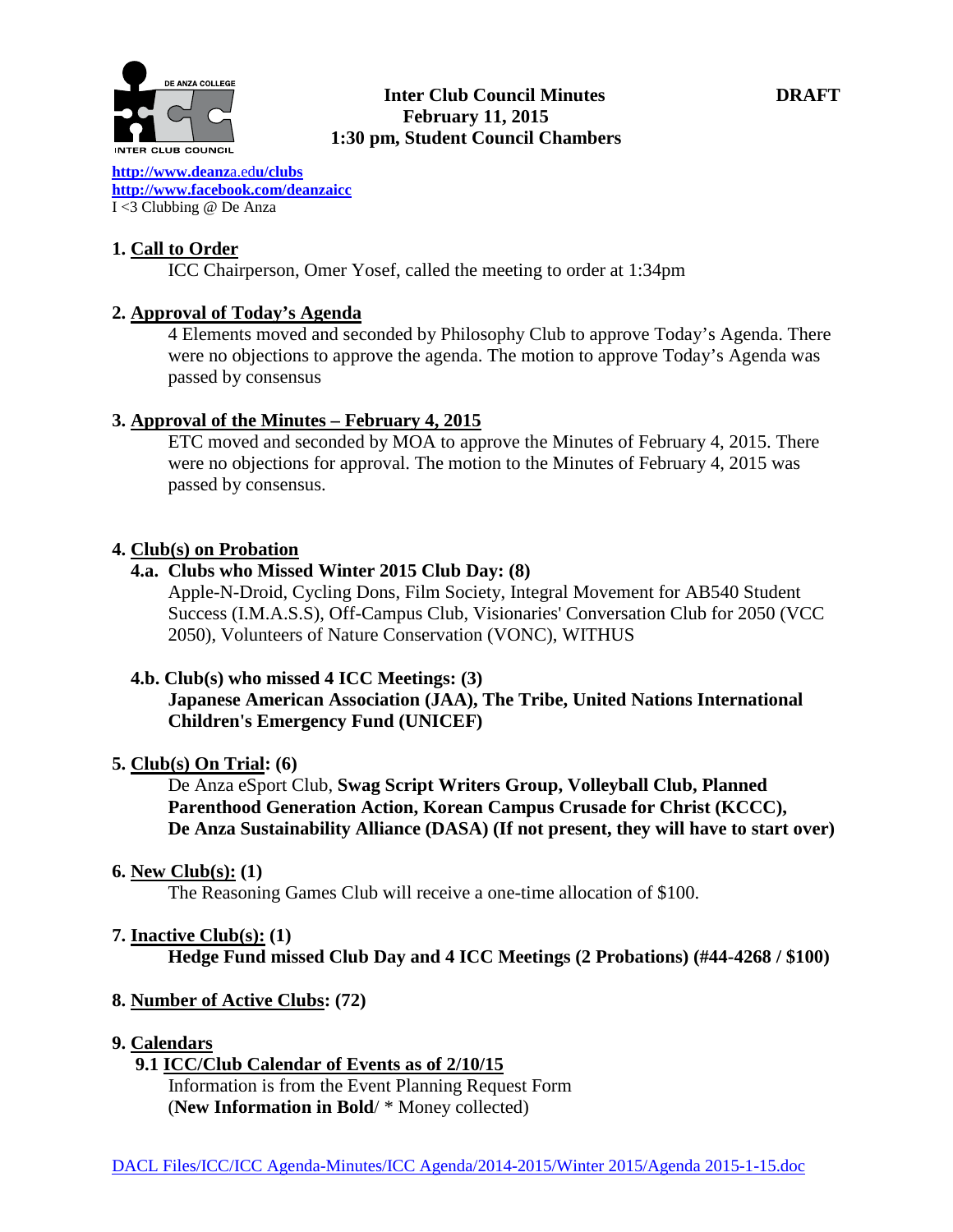| <b>Wed. Feb. 11</b> | Club Promotion/Valentine's Day Event hosted by IYF -                               |
|---------------------|------------------------------------------------------------------------------------|
|                     | $11:00$ am $-4:00$ pm $-$ Main Quad East                                           |
| Tue. Feb. 13        | Charity Dinner hosted by Circle K, $5:00 \text{ pm} - 10:00 \text{ pm} -$          |
|                     | Conference Room A/B                                                                |
| Thur Feb. 19        | Campus Clean $Up - 11:30$ am $- 1:30$ pm $-$ Main Quad (East), Patio               |
| Sat. Feb. 28        | ICC Officers Retreat – 9:00 am – 5:30 pm – Student Council Chamber A               |
| Tue. March 3        | In our own voice presentation hosted by Inclusability $-9:30$ am $-11:30$ am       |
|                     | - Student Council Chamber A                                                        |
|                     | Wed. March 11 Hug Day Event hosted by Anti Bulling Club – $10:30$ am – $1:30$ pm – |
|                     | Main Quad East                                                                     |
|                     |                                                                                    |

## **9.2 DASB Calendar of Events as of 2/10/15**

 **Information** is from the Event Planning Request Form (**New Information in Bold**/ \* Money collected)

| Thur Feb. 19  | Lunar New Year Lion Dance Performance $-11:30$ am $-1:00$ pm $-$ Patio |
|---------------|------------------------------------------------------------------------|
| Feb. 23-26    | Tent City Event $-7:30$ am $-12:30$ pm $-$ Main Quad                   |
| Thur. March 5 | Pajama Movie Night- $7:00 \text{ pm} - 9:00 \text{ pm} -$              |
|               | Student Council Chamber A                                              |
| Fri. March 6  | Winter Dance $-9:00 \text{ pm} - 12:00 \text{ am Conference Room A&B}$ |

# **10. ICC/Club Account Balance Status (New Information in Bold) (As of 2/3/15)**

| <b>Club/ICC Allocation Account</b>     | $(H41-54730)$   | \$5,983.19  |
|----------------------------------------|-----------------|-------------|
| <b>ICC Allocation-New Club Account</b> | $(#41-54720)$   | \$1,100.00  |
| <b>ICC Emergency Relief Account</b>    | $(\#44 - 4289)$ | \$3,228.30  |
| <b>ICC Events Award Account</b>        | $(#41-54600)$   | \$7,300.00  |
| <b>ICC</b> Inactive Hold               | $(#44-4300)$    | \$6,647.04  |
| <b>ICC Scholarship Account</b>         | $(#44-4310)$    | \$10,634.65 |
| <b>ICC</b>                             | $(H44-4320)$    | \$2,629.05  |

## **11. Roll Call**

|                                                                          | <b>Present</b> | <b>Absent</b> | <b>Probation</b><br><b>Present</b> | <b>Probation</b><br>Absent |
|--------------------------------------------------------------------------|----------------|---------------|------------------------------------|----------------------------|
| 4 Elements Hip Hop Club 6/26/15                                          | X              |               |                                    |                            |
| 300! Bowling Club 6/30/15                                                | x              |               |                                    |                            |
| <b>Active Community Engagement Club (ACE)</b><br>9/1/15                  | X              |               |                                    |                            |
| Anime Club $5/14/15$                                                     | X              |               |                                    |                            |
| Anti-Bullying Club (ABC) 5/19/15                                         | X              |               |                                    |                            |
| Apple-N-Droid 4/21/15                                                    |                |               |                                    | X                          |
| <b>Asian Pacific American Students for Leadership</b><br>(APASL) 4/28/15 | x              |               |                                    |                            |
| <b>Association of Computer Machinery (ACM)</b><br>6/30/15                | X              |               |                                    |                            |
| Auto Technology 5/14/15                                                  | X              |               |                                    |                            |
| Badminton Club 6/30/15                                                   | х              |               |                                    |                            |
| <b>Ballet Folklorico 9/29/15</b>                                         |                | X             |                                    |                            |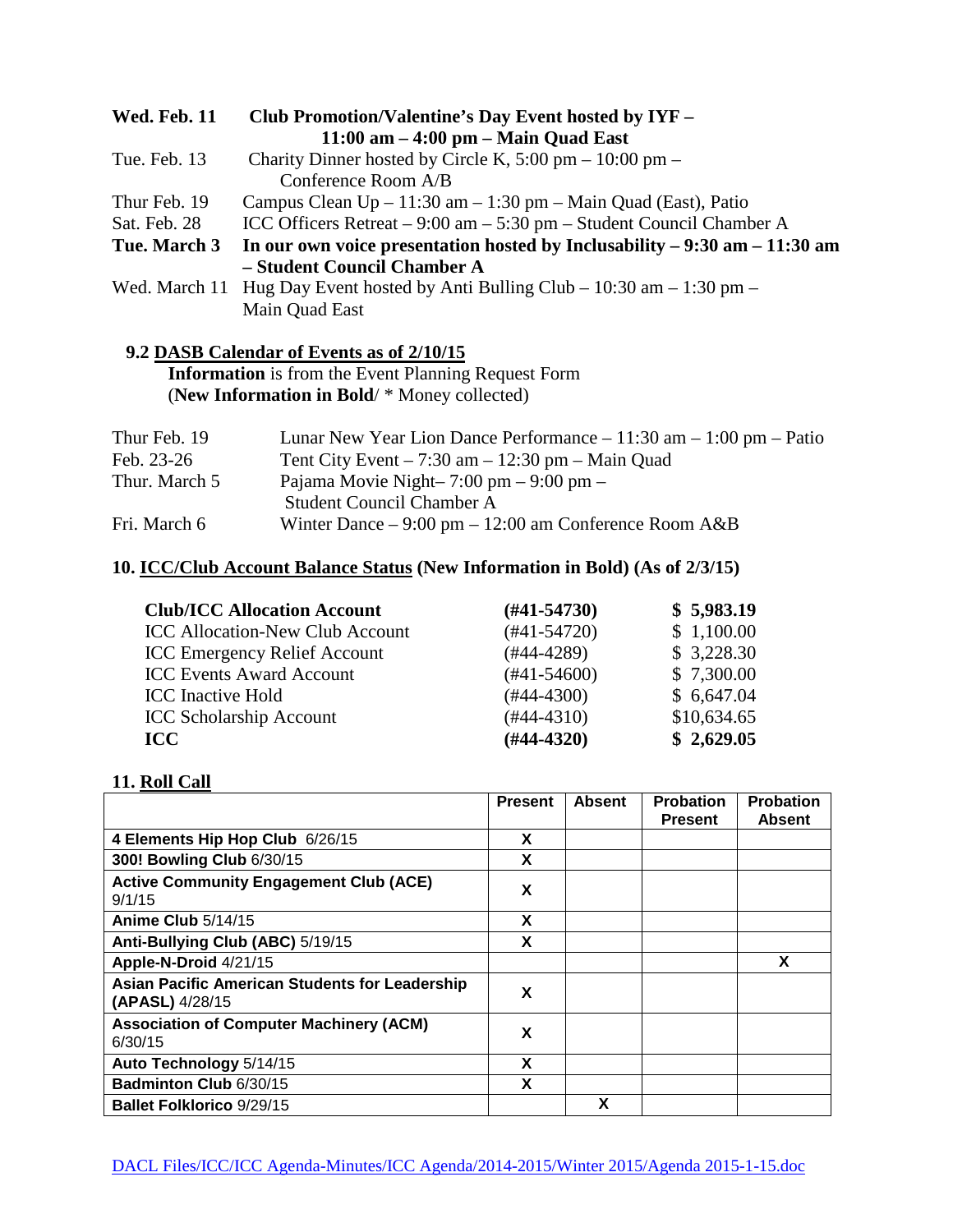|                                                                             | <b>Present</b>            | <b>Absent</b>           | <b>Probation</b><br><b>Present</b> | Probation<br><b>Absent</b> |
|-----------------------------------------------------------------------------|---------------------------|-------------------------|------------------------------------|----------------------------|
| Cheer and Dance Team 1/7/16                                                 | X                         |                         |                                    |                            |
| Chinese Student Association (CSA) 6/20/14                                   | X                         |                         |                                    |                            |
| Christians on Campus 7/12/15                                                |                           | X                       |                                    |                            |
| Circle K 4/16/15                                                            | X                         |                         |                                    |                            |
| Cross Cultural Partners Club (CCPC) 3/7/15                                  | X                         |                         |                                    |                            |
| Cycling Dons 1/19/15                                                        |                           |                         | X                                  |                            |
| DeAnthro11/7/15                                                             |                           | X                       |                                    |                            |
| De Anza Physics 12/25/14                                                    | X                         |                         |                                    |                            |
| <b>DECA 6/28/15</b>                                                         |                           | X                       |                                    |                            |
| Desi Student Association (DSA) 6/30/15                                      |                           | $\overline{\mathbf{x}}$ |                                    |                            |
| Developers' Guild 4/27/15                                                   | X                         |                         |                                    |                            |
| Economics Club 6/3/15                                                       | X                         |                         |                                    |                            |
| Elite Dance Club 3/31/15                                                    | X                         |                         |                                    |                            |
| Engineering Technology Club (ETC) 6/10/15                                   | X                         |                         |                                    |                            |
| Fellowship of Overseas Students (FOS) 3/27/15                               | X                         |                         |                                    |                            |
| Film Society 5/29/15                                                        |                           |                         | X                                  |                            |
| Future Business Leaders of America 5/28/15                                  | X                         |                         |                                    |                            |
| Global Financial Analysts (GFA) 4/20/15                                     | X                         |                         |                                    |                            |
| Grace Fellowship 6/26/15                                                    | $\boldsymbol{\mathsf{X}}$ |                         |                                    |                            |
| Green Party 5/15/16                                                         | X                         |                         |                                    |                            |
| Hong Kong Students Association (HKSA) 10/2/15                               | X                         |                         |                                    |                            |
| Inclusability 5/22/15                                                       | X                         |                         |                                    |                            |
| <b>Integral Movement for AB540 Student Success</b><br>$(I.M.A.S.S)$ 1/29/15 |                           |                         |                                    | X                          |
| International Student Volunteers (ISV) 6/30/15                              | X                         |                         |                                    |                            |
| International Youth Fellowship (IYF) 12/12/15                               | X                         |                         |                                    |                            |
| InterVarsity Christian Fellowship at De Anza<br>3/27/15                     | X                         |                         |                                    |                            |
| Iranian Student Association (ISA) 4/9/15                                    | X                         |                         |                                    |                            |
| <b>Japanese and American Association (JAA)</b><br>6/30/15                   | X                         |                         |                                    |                            |
| K-Pop Dance Club 6/24/15                                                    |                           | X                       |                                    |                            |
| Korean Student Association (KSA) 6/30/15                                    | X                         |                         |                                    |                            |
| Latina/o Empowerment at De Anza (¡LEAD!)<br>8/30/15                         | X                         |                         |                                    |                            |
| Leo Club De Anza 4/22/15                                                    |                           | X                       |                                    |                            |
| Marketing Club 6/11/15                                                      | X                         |                         |                                    |                            |
| Mathematics Club 5/1/15                                                     | X                         |                         |                                    |                            |
| Medical Outreach Association 6/30/15                                        | $\boldsymbol{\mathsf{X}}$ |                         |                                    |                            |
| New-Lon-Kong 6/11/15                                                        | X                         |                         |                                    |                            |
| Off-Campus Club 6/27/15                                                     |                           |                         | X                                  |                            |
| <b>Outdoor Club Til Notified</b>                                            | X                         |                         |                                    |                            |
| Permias Indonesian Student Organization (PISO)                              |                           | X                       |                                    |                            |
| 9/29/15                                                                     |                           |                         |                                    |                            |
| Philosophy Club 5/14/15                                                     | X                         |                         |                                    |                            |
| Psychology Club 5/20/15                                                     | X                         |                         |                                    |                            |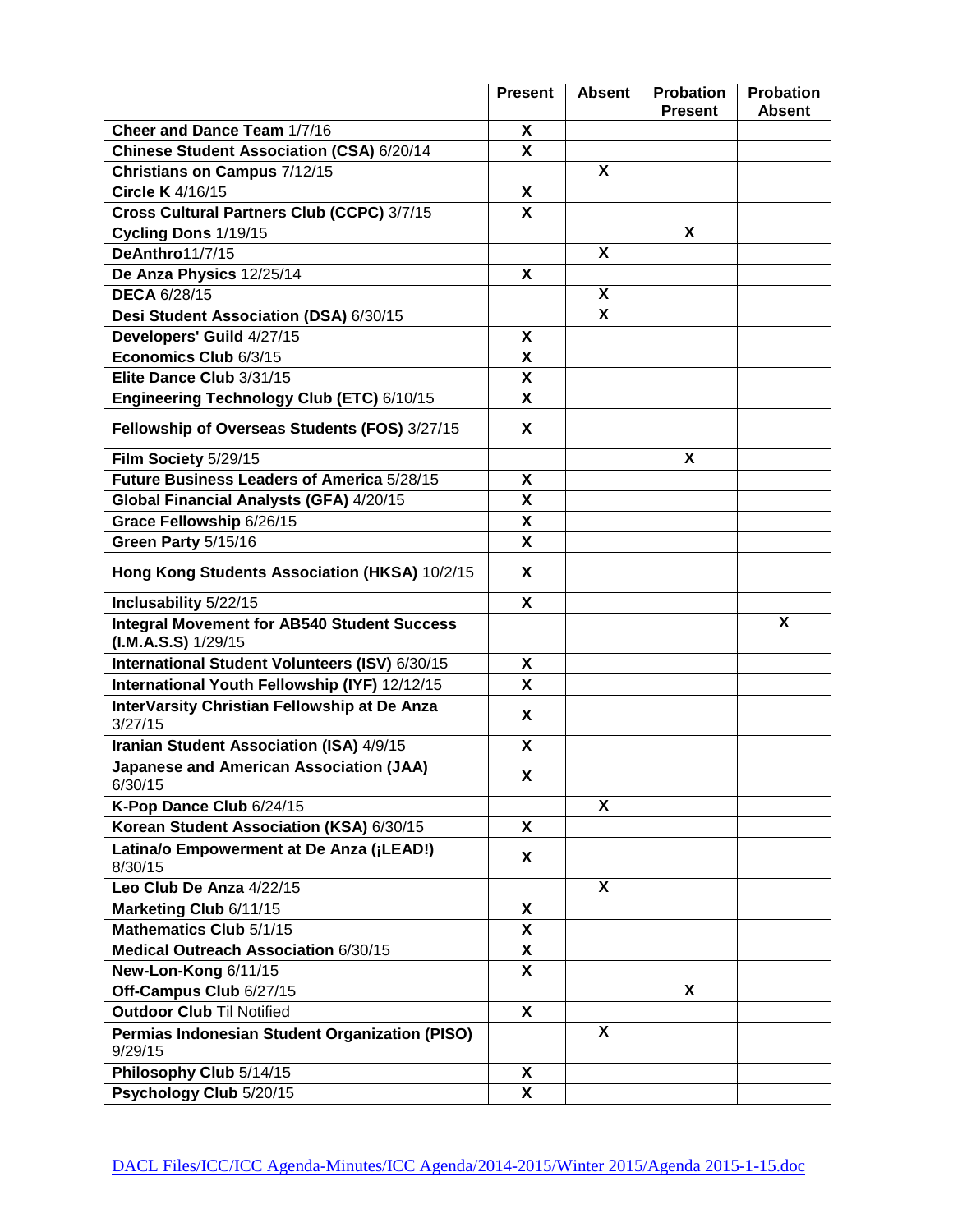|                                                                                          | <b>Present</b>          | <b>Absent</b>           | <b>Probation</b><br><b>Present</b> | <b>Probation</b><br><b>Absent</b> |
|------------------------------------------------------------------------------------------|-------------------------|-------------------------|------------------------------------|-----------------------------------|
| Queer People of Color (QPOC) 6/30/15                                                     |                         | X                       |                                    |                                   |
| Rainbow Club 5/7/15                                                                      |                         | $\overline{\mathbf{x}}$ |                                    |                                   |
| Saltworks Christian Fellowship 6/30/15                                                   | X                       |                         |                                    |                                   |
| Second Journey 12/12/14                                                                  | X                       |                         |                                    |                                   |
| Shotokan Karate 9/1/15                                                                   | $\overline{\mathbf{x}}$ |                         |                                    |                                   |
| Social Entrepreneurship Club (SEC) 6/30/15                                               |                         | X                       |                                    |                                   |
| Student Nurses Organization (SNO) 6/30/15                                                | X                       |                         |                                    |                                   |
| Students for Justice (SFJ) 6/11/15                                                       | X                       |                         |                                    |                                   |
| T-Tennis Club 6/13/15                                                                    | X                       |                         |                                    |                                   |
| Taiwanese Student Association (TSA) 5/19/15                                              | X                       |                         |                                    |                                   |
| <b>Team HBV 6/13/15</b>                                                                  | X                       |                         |                                    |                                   |
| The De Anza Network 6/30/15                                                              | X                       |                         |                                    |                                   |
| <b>The Reasoning Games Club</b>                                                          | X                       |                         |                                    |                                   |
| The Tribe 5/20/15                                                                        |                         | X                       |                                    |                                   |
| Ultimate Layout 10/28/15                                                                 | X                       |                         |                                    |                                   |
| <b>United Nations International Children's Emergency</b><br><b>Fund (UNICEF) 5/21/15</b> |                         | X                       |                                    |                                   |
| Vietnamese Student Association (VSA) 6/30/15                                             | X                       |                         |                                    |                                   |
| Visionaries' Conversation Club for 2050 (VCC<br>2050) 5/6/15                             |                         |                         |                                    | X                                 |
| <b>Volunteers of Nature Conservation (VONC)</b><br>6/26/15                               |                         |                         | X                                  |                                   |
| <b>WITHUS 5/28/15</b>                                                                    |                         |                         | X                                  |                                   |
| <b>Total</b>                                                                             | 51                      | 13                      | $\overline{\mathbf{5}}$            | 3                                 |
| <b>Clubs on trial</b>                                                                    |                         |                         |                                    |                                   |
| De Anza eSport                                                                           | X                       |                         |                                    |                                   |
| <b>SWAG Script Writers Group</b>                                                         | $\overline{\mathsf{x}}$ |                         |                                    |                                   |
| <b>Volleyball Club</b>                                                                   | $\overline{\mathbf{x}}$ |                         |                                    |                                   |
| <b>Planned Parenthood Generation Action</b>                                              |                         | X                       |                                    |                                   |
| Korean Campus Crusade for Christ (KCCC)                                                  | X                       |                         |                                    |                                   |
| De Anza Sustainability Alliance (DASA)                                                   | $\overline{\mathbf{x}}$ |                         |                                    |                                   |

#### **12. Business**

**12.1** Psychology Club moved and seconded by Ultimate Layout to approve HKSA's request of \$410 from the Club/ICC Allocation Account #41-54730, \$50 to HKSA Account #41-54270-4010 for decorations and \$360 to HKSA Account #41- 54270-5214 for clean-up after the New Year's Party on Feb. 20, 2015. SFJ moved and seconded by Grace Fellowship to end discussion. Discussion ended by consensus. There were no objections for approval. The motion to approve HKSA's request \$410 from the Club/ICC Allocation Account #41-54730 to HKSA Account #41-54270-4010 for decorations and #41-54270-5214 for Professional Services for New Year's Party, was passed by consensus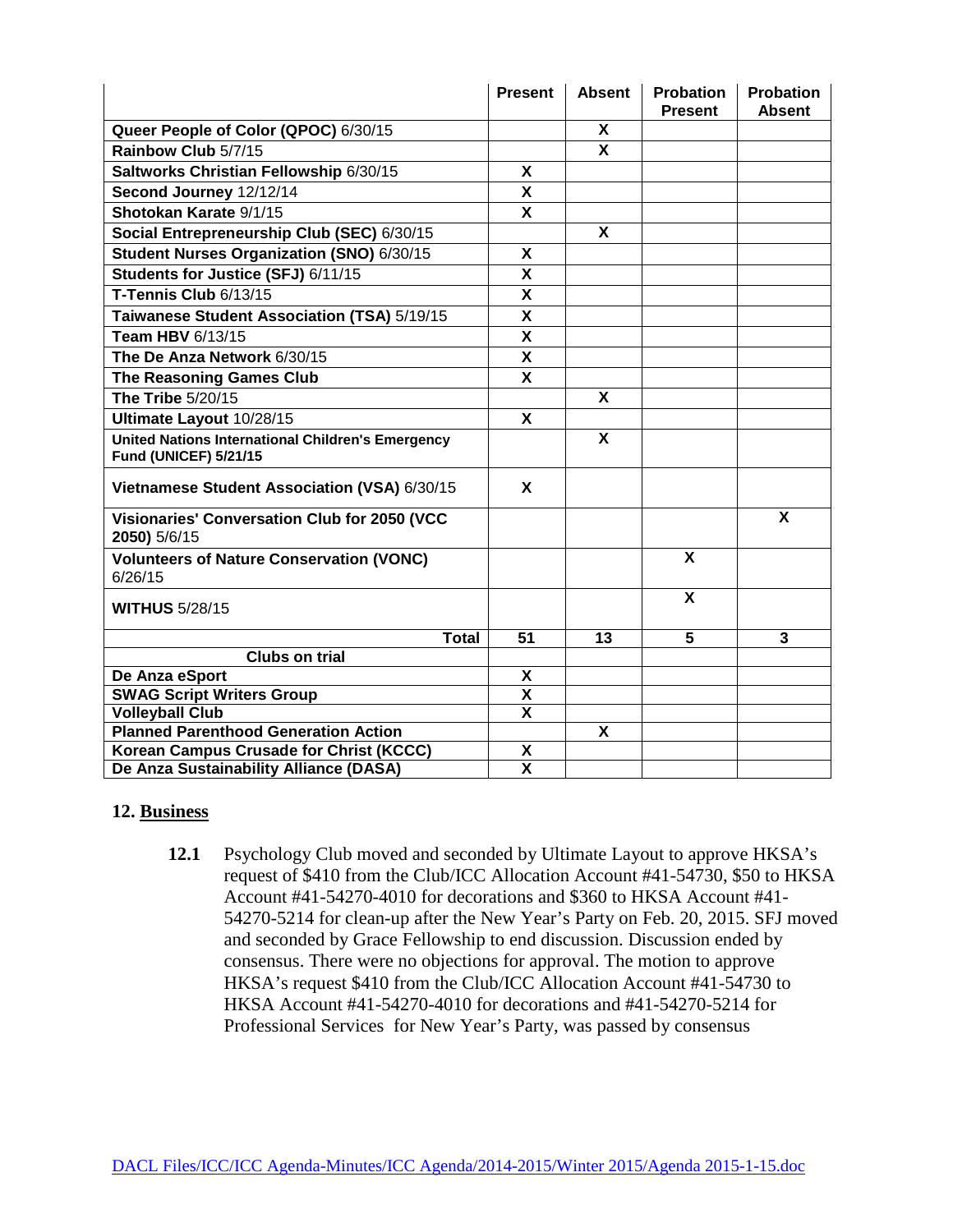#### **12.2 Concession Bid for March 7, 2015**

- o The De Anza Network: The De Anza Network is an all-inclusive club whose goal is to help current students and alumni in building up their social and professional network with peers. The De Anza Network currently serves 165 students along with weekly events, training, and speakers to help assist the academic, social, and professional development of our members. We are requesting an opportunity for the club to both replenish our critically low funds as well as a chance to take part in a meaningful community event. The funds generated from this event will be used frugally for week to week operational needs such as covering our active online forums hosting fees and professional development materials for our members. This funding will also allow us to expand out program to reach more students who may benefit from the services and events hosted by our network.
- o CCPC: We are planning the third annual CCP Cultural Night and need extra money to fund it. While the performers work for free, we need to buy them food so that they don't perform on an empty stomach! We also need to pay the videographer for his services too. Apart from Cultural Night, the club also needs money for our weekly food and drinks; one of the most important part of learning about a new culture is trying their food, and while we try not to spend much, it still eats away at our funding. Please vote for us! We need money!

 Ballot Results: The De Anza Network: 18, CCPC: 25, Congratulations to CCPC! The IYF's (Since they were rained out in Feb.) concession starts at 8:00 am and CCPC's concession starts at 8:30 am

#### **12.3 ICC Elections**

ICC Elections were held for the positions of ICC Chair of Finance and ICC Chair of Marketing. Each candidate was given 3 minutes to speak followed by 1 minute to answer each question. Questions were taken from the clubs and the ICC Officers of the same position. A total of 48 clubs were present and eligible to vote setting the majority vote at 24.

Voting results for ICC Chair of Finance

1. John Hong (36 YES Votes, 12 NO Votes)

Congratulations to John Hong for being elected as the new ICC Chair of Finance for Winter 2015-Winter 2016.

Voting results for ICC Chair of Marketing

1. Judy Chan (42 YES Votes, 6 NO Votes) Congratulations to Judy Chan for being elected as the new ICC Chair of Marketing for Winter 2015-Winter 2016.

The election for ICC Chair of Programs and ICC Chairperson will be on the February 18, 2015 ICC Meeting.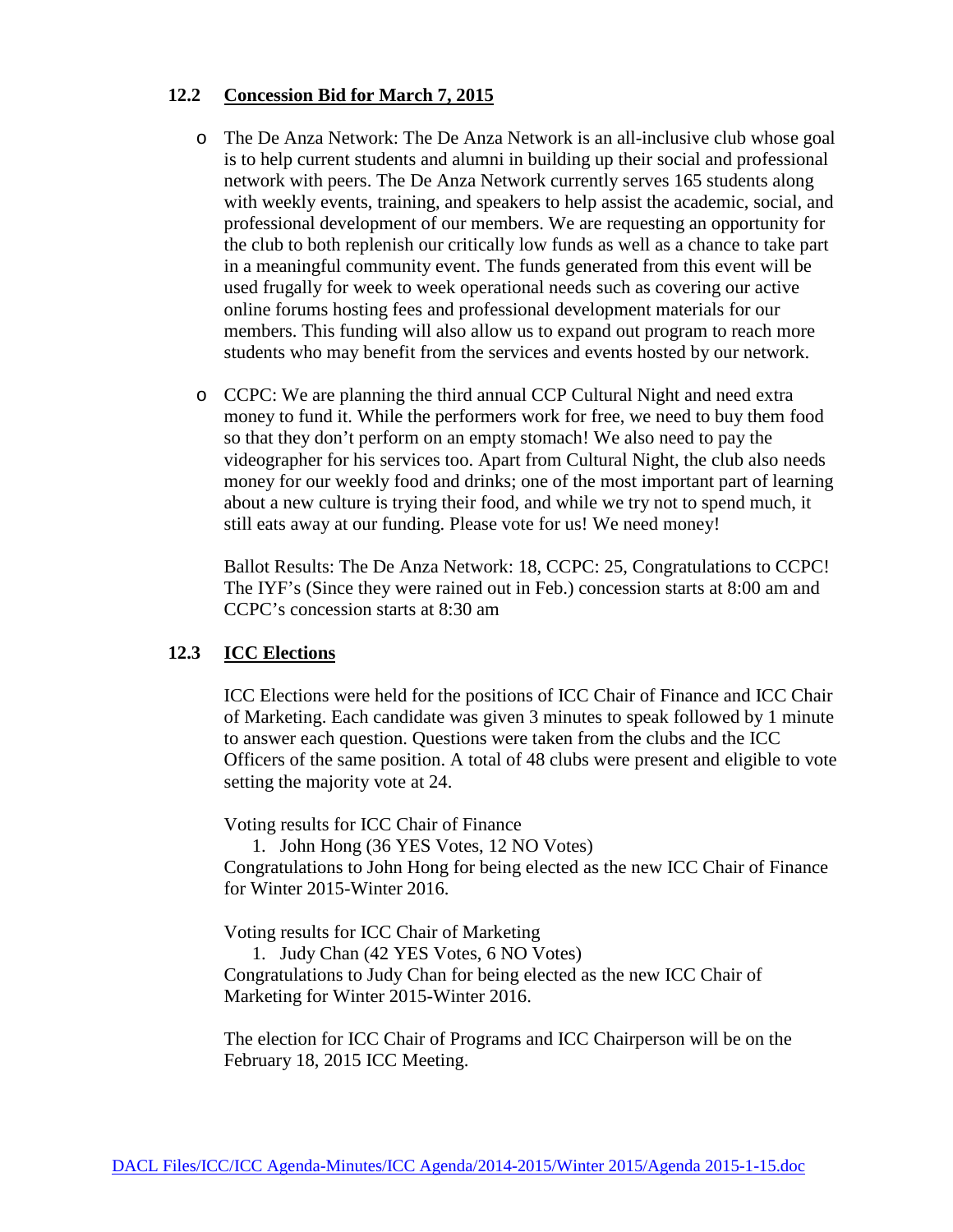### **13. Reports:**

ICC Chairperson: Omer Yosef

ICC Chair of Finance: Simon Siu

1. We don't have ICC Agenda Meeting on next Monday, Feb  $16<sup>th</sup>$  because it is a Holiday.

ICC Chair of Programs: Raisa Hernandez

1. Campus Clean Up on Feb  $19<sup>th</sup>$ , 11:30 am - 1:00 pm. Make sure to sign up to get a chance to win \$50 for your clubs who bring most members and \$50 for clubs who participate.

ICC Chair of Marketing: Joyce Lin

- 1. Club Day pictures are on Facebook!
- 2. Don't forget we have "I <3 Clubbing" pictures due this quarter.

DASB Liaison: Rhea Goveas

1. There will be a Valentine's Day Event in the cafeteria tomorrow from 11:30 am – 1:30 pm. There will be free photos by Groupfies and chocolate!

ICC Advisor: La Donna Yumori-Kaku

- 1. Club Events: Please see me before or when you turn in your Event Planning Request Form so I can review the form to avoid any delay with your request. It just takes a few minutes to review. I can also provide free parking permits for your speaker(s).
- 2. Eco Pass/Clipper Pass: Please use your own Eco Pass/Clipper Pass. If you are borrowing or giving it out to someone then YOU could get a very expensive fine. The information is stated on the card. Please read the tiny print!
- 3. Event Request Forms for Spring Quarter Club Meetings are due now.

#### **14. Announcements**

Inclusability: Relationships are crazy /Art with impact  $-2/19/15$ , 11:30 am  $-1:30$  pm,

Conference Room B

Relationships are Crazy (Art w/ Impact) Short videos done by youth  $\&$  young adults + discussion.

Psychological Services sponsor

IYF: Bible Conference  $-2/11/15-2/12/15$ , 7:00 pm  $-9:00$  pm, Piazza Market, San Francisco Learn how to conquer problems, palns and sorrows through discoveries in the Bible.

#### **15. Adjournment**